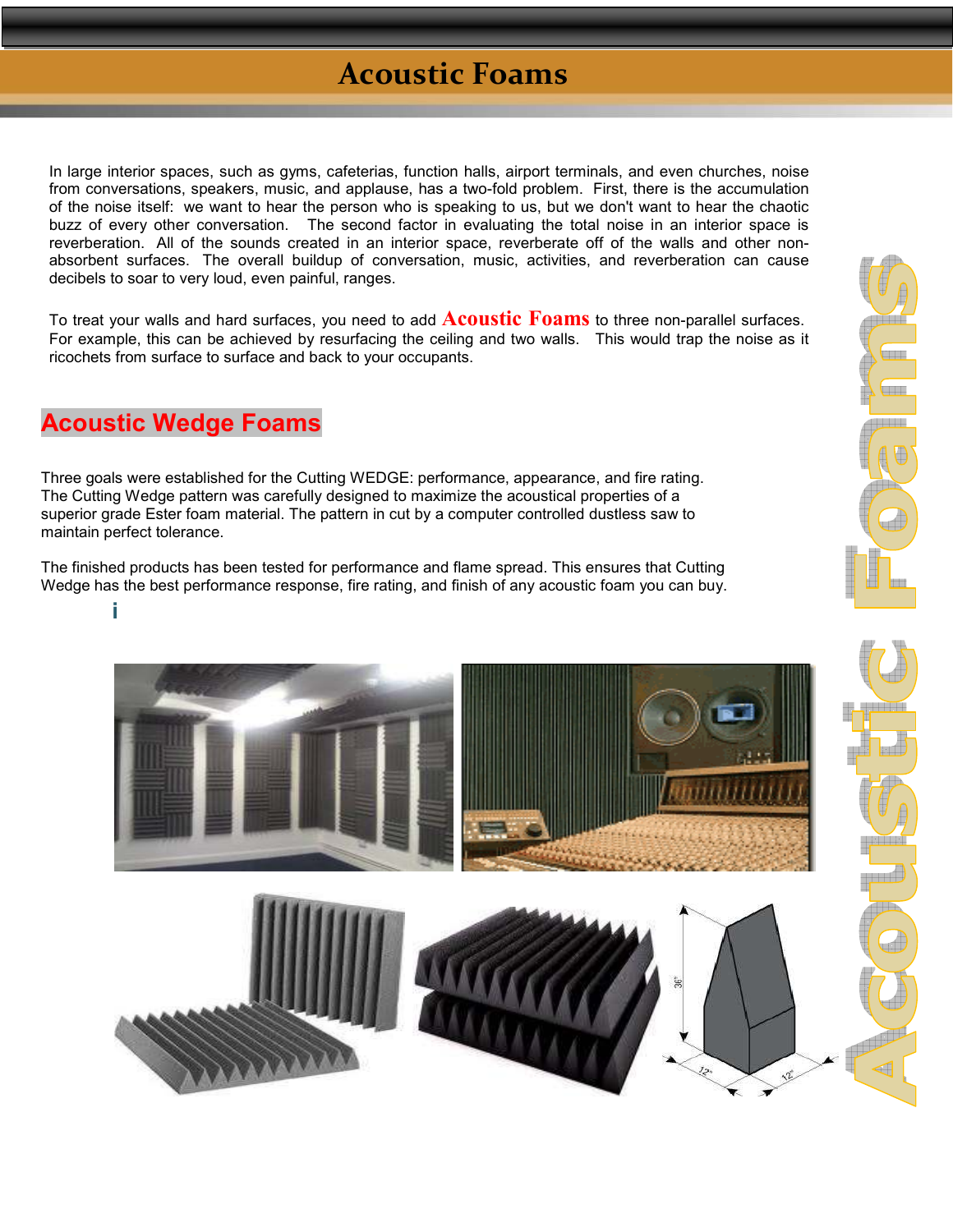## **Acoustic Pyramid Foams**

As with 4" Acoustic Wedges, **4" Acoustic Pyramids** are recommended for larger spaces, rooms with pronounced low frequency problems or where sonic accuracy is mandatory and stronger acoustic absorption is required.

Having 4 sides exposed on each pyramid also yields more sound wave diffusion, which is desirable in some spaces. Thus, 4" Acoustic Pyramids will yield less overall dryness than 4" Acoustic Wedges.